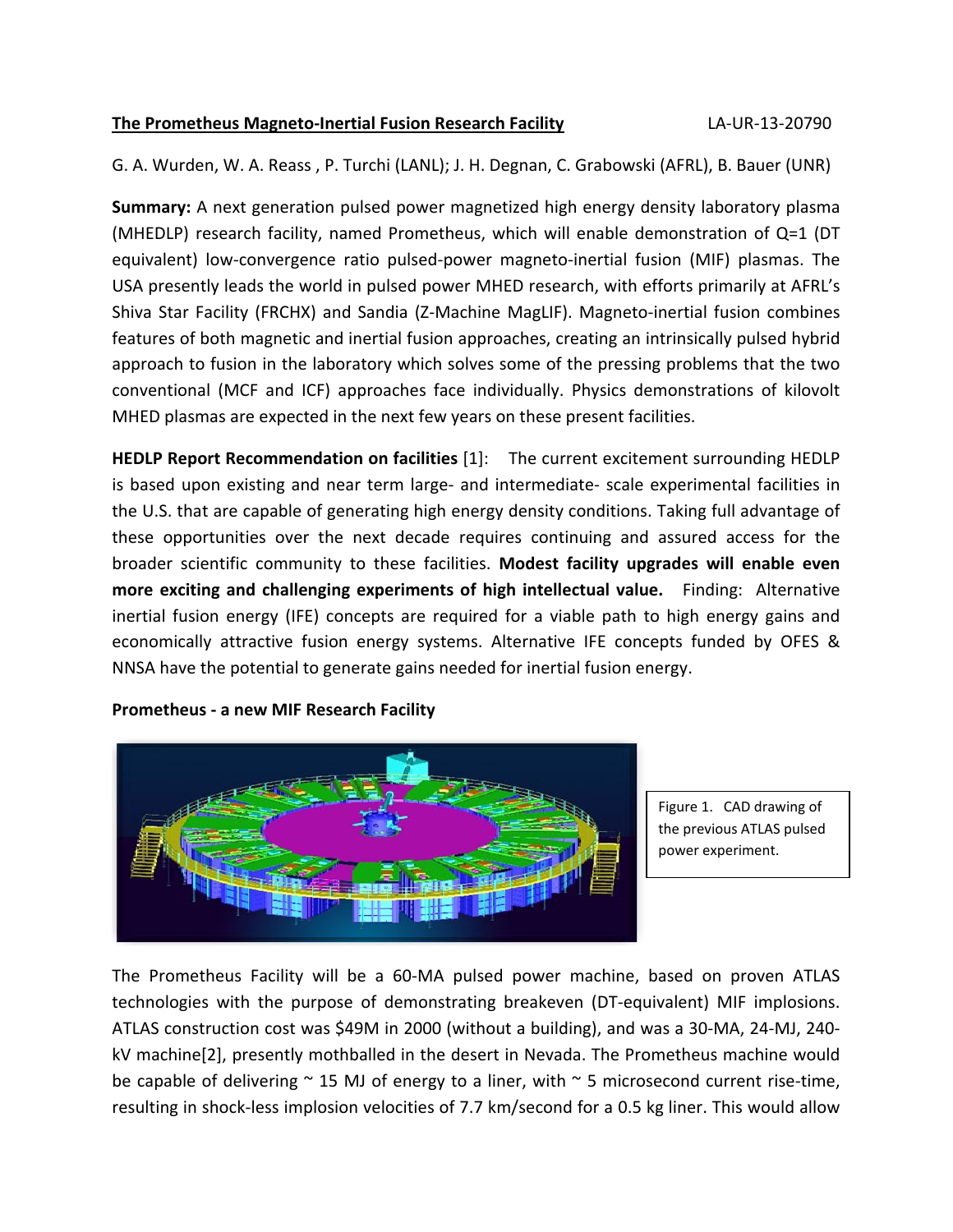larger (longer‐lived) targets than possible today. Operating costs for a robust MHEDLP research program are estimated at \$20M per year. A key, exciting, capability of this MHED facility, is to allow access to multi‐megabar hot magnetized plasmas with macroscopic (cm‐scale) features, using low-convergence ratio MTF designs, yielding > 0.1 MJ DD neutron yields. Lowconvergence (10‐15x, cylindrical) ratio, heavily tamped, "slow" implosions coupled with solid liner material strength, can mitigate Rayleigh Taylor mix issues, compared to shorter timescale, higher-power experiments (such as NIF and Z). Prometheus represents an upgrade of a factor 5-10x in energy over existing experiments. Extrapolating from known ATLAS costs and inflation, and adding in a reasonable building, one estimates a cost range of \$110-130M. As a side note, when ATLAS was moved to the Nevada Test Site from LANL, it took 2 years (completion July 2005), and cost \$20M for the relocation (which included a modest building).

# **Magneto‐Inertial Fusion (aka. Magnetized Target Fusion (MTF))**

All fusion systems must maintain a high temperature for long enough to allow the fuel to ignite and burn. Magnetic fields can reduce the thermal conductivity perpendicular to the field. This is the fundamental basis for any concept in the magnetic‐fusion‐energy program. Theoretically, magnetic fields in an inertial fusion approach would allow significant advantages, such as reduced implosion velocity and operating with lower energy density (than conventional ICF).[3– 6] The potential reduction of the required energy density and total required energy assuming a magnetic field embedded in the fuel is shown in Fig. 2.



Figure 2. Required mass for fusion gain of unity (or required energy assuming kT= 10 keV) as a function of fuel density (or pressure).

Assuming a temperature of 10 keV, then fuel density (or pressure) determines the characteristic scale length needed to achieve breakeven in the presence of diffusive energy loss. (Color‐coded pressure scale is red in the region where materials strength fails). The scale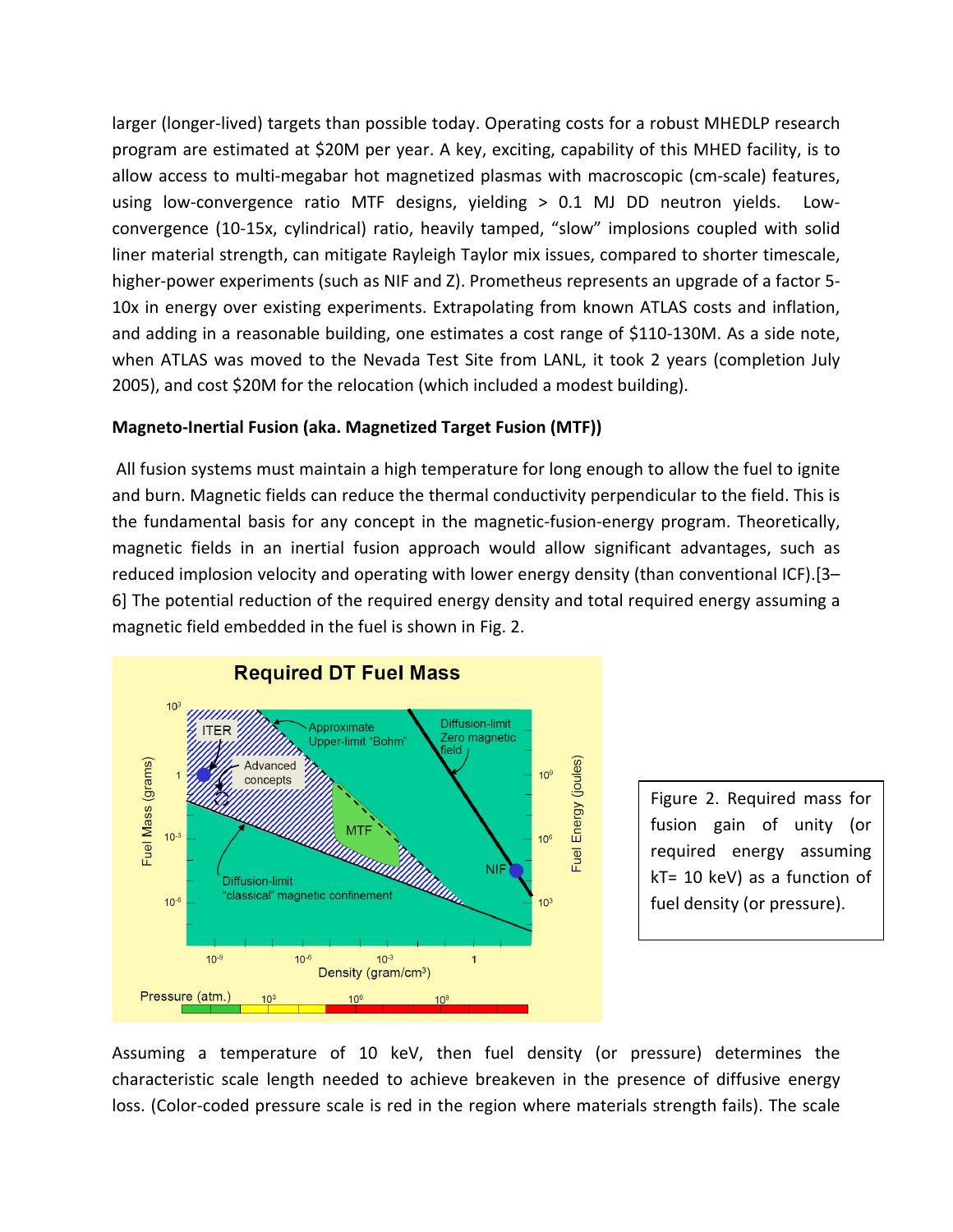length, assuming a spherical or quasi‐spherical geometry, then implies a minimum volume, or mass given the density, or thermal energy given the 10‐keV temperature, which leads to the plot in Fig. 2 (mass on the left, and energy on the right)[7]. It is shown that working with density considerably higher than in typical magnetic systems leads to much reduced system size and energy, but requires working at pressures that exceed normal material strength, which implies the use of a pulsed system. Magneto-inertial fusion (MIF) systems allow ignitionrelevant fusion parameters to be achieved with reduced power input, or implosion velocity[4].

For some parts of this parameter space the requirement for "high gain" might be relaxed if more electrically efficient drivers than lasers were used for compressing and heating the fuel[7,8]. In some versions of MIF an additional benefit comes from the better confinement of alpha particles in the burning fusion plasma. Preliminary analyses have shown that HEDPmagnetized plasmas will still be susceptible to a variety of small‐scale instabilities leading to enhanced transport[9]. However, because of much shorter confinement times (compared to MFE systems), the margin on the acceptable transport enhancement is much wider. As research progresses from basic scientific studies to practical and economic considerations, the potential improvements made possible by magnetic fields are likely to attract even more interest (in light of recent NIF difficulties at achieving ignition).

One way magnetic fields are presently used is by imploding and shocking material into high energy density conditions. High-power Z-pinches, like the ones developed at Sandia National Laboratories, allow efficient conversion of pulsed electricity into several MJ of x-ray energy or to act as a magnetic liner driver. MagLIF is a new magnetically driven liner MIF approach using the Z Machine[10]. A lower voltage type of implosion system, such as the Shiva Star facility at the Air Force Research Laboratory (AFRL) in Albuquerque, uses liners (conducting metal shells) in cylindrical or quasi‐spherical geometries to achieve slower but highly precise implosions to Mbar conditions of compressed magnetic flux, compressed plasma, or a combination of the two. Exploratory experiments at the AFRL and Los Alamos National Laboratory, working in collaboration with the University of Nevada at Reno and the University of New Mexico[11], are ongoing to study liner‐compression of preheated plasmas. Using plasma jets for standoff, instead of solid liners, has also been explored[12]. Cylindrical implosions driven with laser ablation have also been used at the U of Rochester to study compression of magnetic flux trapped by a shock‐heated deuterium plasma [13]. Compressed magnetic fields of up to 30 megagauss (MG) were inferred for implosions with ~0.1 MG initial (seed) field. The Rochester work is the first experimental proof of the utility of adding magnetic fields to ICF targets.

## **Potential for stimulating interest in graduate students and scientists from other fields.**

The challenges associated with using state-of-the-art pulsed power machines to produce magnetized HED plasmas, and to determine the properties of those plasmas is already known